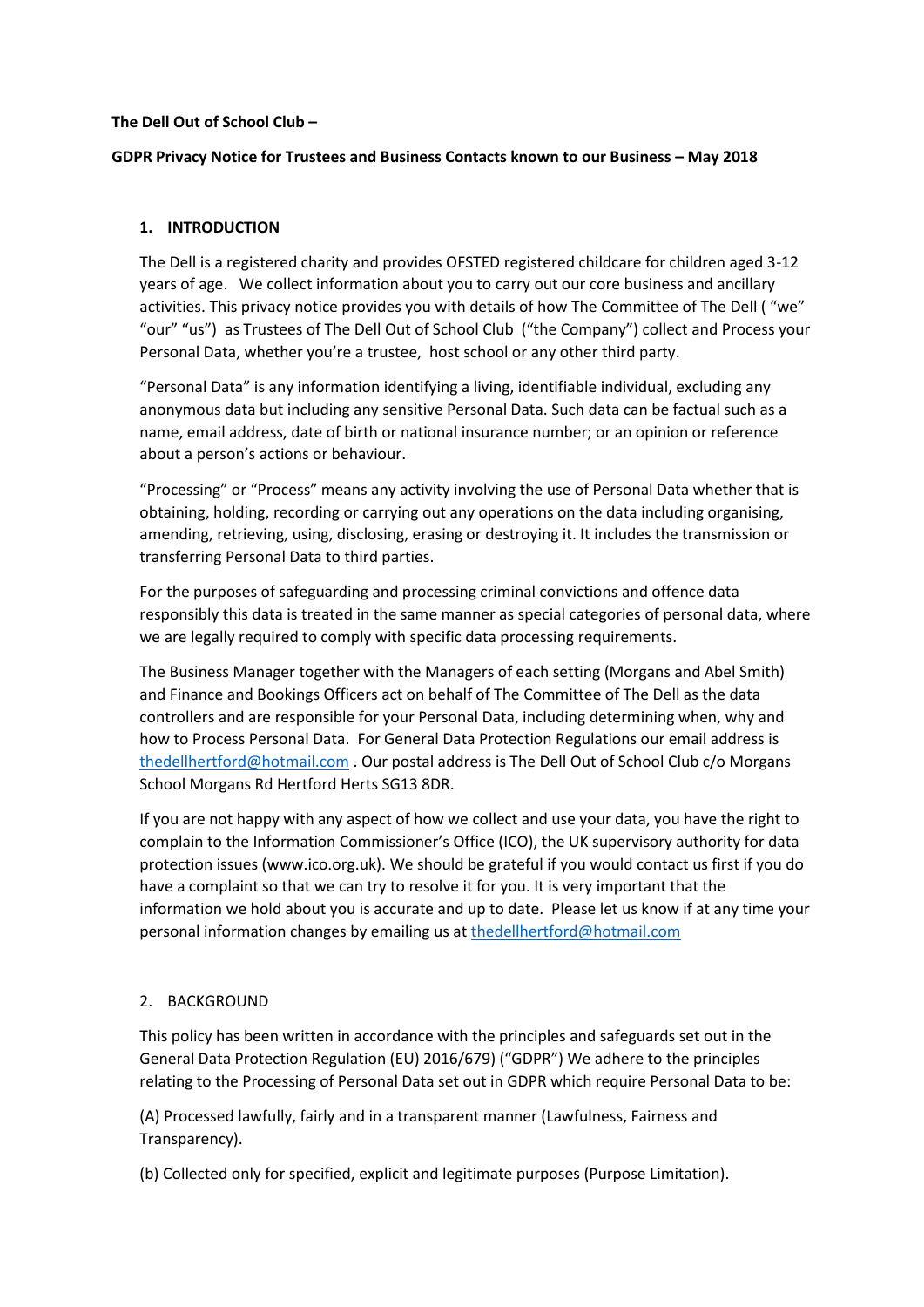(c) Adequate, relevant and limited to what is necessary in relation to the purposes for which it is Processed (Data Minimisation). (d) Accurate and where necessary kept up to date (Accuracy).

(e) Not kept in a form which permits identification of Data Subjects for longer than is necessary for the purposes for which the data is Processed (Storage Limitation).

(f) Processed in a manner that ensures its security using appropriate technical and organisational measures to protect against unauthorised or unlawful Processing and against accidental loss, destruction or damage (Security, Integrity and Confidentiality).

(g) Not transferred to another country without appropriate safeguards being in place (Transfer Limitation).

(H) made available to individuals such as to allow them to exercise certain rights in relation to their Personal Data (Data Subjects rights and requests).

### **3. HOW WE USE YOUR PERSONAL DATA**

We will only use your Personal Data when legally permitted. The most common uses of your Personal Data are:

• Where we need to perform our business activities and ancilliary tasks.

• Where it is necessary for our legitimate interests (or those of a third party) and your interests and fundamental rights do not override those interests.

• Where we need to comply with a legal or regulatory obligation.

Generally, we do not rely on consent as a legal ground for processing your Personal Data, other than in relation to sending marketing communications to you via email or text message.

You have the right to withdraw consent to marketing at any time by emailing us at [thedellhertford@hotmail.com](mailto:thedellhertford@hotmail.com)

#### **Purposes for Processing your Personal Data**

Set out below (Appendix A) is a description of the ways we intend to use your Personal Data and the legal grounds on which we will Process such data. We have also explained what our legitimate interests are where relevant.

We may Process your Personal Data for more than one lawful ground, depending on the specific purpose for which we are using your data. Please email us if you need details about the specific legal ground we are relying on to Process your Personal Data where more than one ground has been set out in the table below.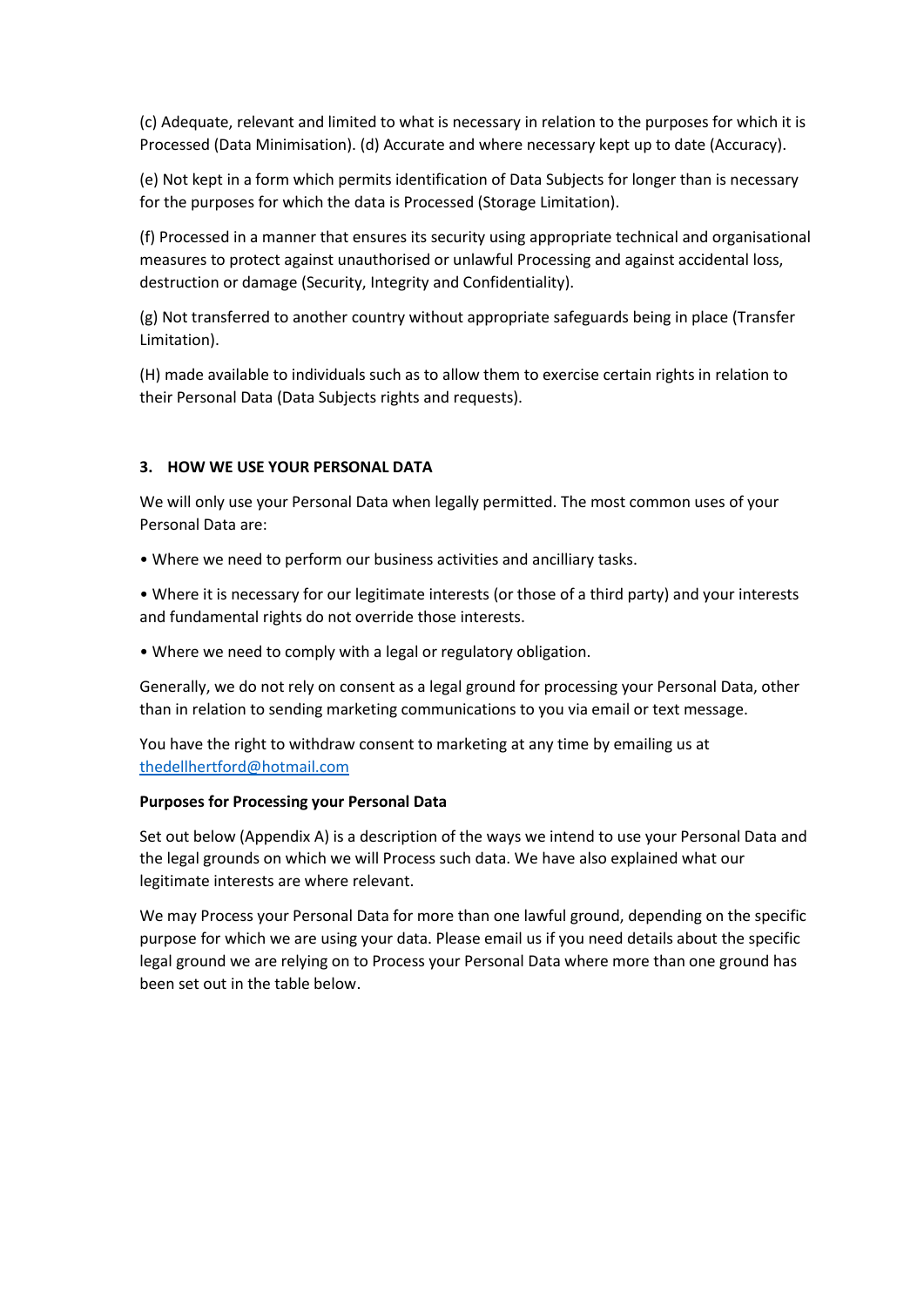| Data                                                                                                                                                                                                                                                                             | What is the data<br>used for                                                                                       | Lawful<br>reason for<br>keeping data | Where did it<br>come from                 | Who is it<br>shared<br>with                                                                                                                                                                                              | Where is<br>it stored                                                                                                                            | Access                                                                       | Compulsory<br>consent not<br>required X<br>If optional<br>✓ | How long do<br>we keep it                                                                          |
|----------------------------------------------------------------------------------------------------------------------------------------------------------------------------------------------------------------------------------------------------------------------------------|--------------------------------------------------------------------------------------------------------------------|--------------------------------------|-------------------------------------------|--------------------------------------------------------------------------------------------------------------------------------------------------------------------------------------------------------------------------|--------------------------------------------------------------------------------------------------------------------------------------------------|------------------------------------------------------------------------------|-------------------------------------------------------------|----------------------------------------------------------------------------------------------------|
| <b>Committee Members</b><br>information including;-<br>Names*<br><b>DOB</b><br>Contact details email phone<br>addresses *<br><b>DBS</b> numbers<br>(*Information held in critical<br>incident file).<br>NB some personal details are<br>recoded on minutes which<br>are retained | Ofsted<br>compliance<br>Charity<br>commission<br><b>Bank If</b><br>signatories                                     | Legitimate<br>interest               | Data<br>subjects<br>themselves            | Charities<br>commission<br><b>Bank</b><br><b>OFSTED</b><br>Sharing<br>Committee<br>details with<br>Snr Staff<br>and each<br>other<br>& other<br>third<br>parties by<br>agreement<br>i.e. BT<br>Critical<br>incident file | Locked<br>cupboard<br>at Rapier<br>and with<br><b>Business</b><br>Manager<br>and in<br>the<br>critical<br>incident<br>files<br>locked<br>on site | Sara<br>Carolyn<br>Staff in<br>case of<br>emergency<br>/critical<br>incident | <b>No</b>                                                   | 6 years for<br>charity<br>accounts and<br>minutes as<br>dictated by the<br>Charities<br>Commission |
| Host schools including emails<br>and phone details. Related<br>correspondence /business<br>between school and The Dell                                                                                                                                                           | To secure our<br>premises /rent<br>To<br>communicate<br>about our clubs.<br>Share<br>information<br>about children | Legitimate<br>interest               | Data<br>subjects or<br>from the<br>school |                                                                                                                                                                                                                          | In locked<br>filing<br>cabinet<br>Emails<br>retained<br>on<br>password<br>protecte<br>d Pc or<br>secure<br>phones                                | Senior staff                                                                 | <b>No</b>                                                   | Data to be<br>reviewed every<br>2 years                                                            |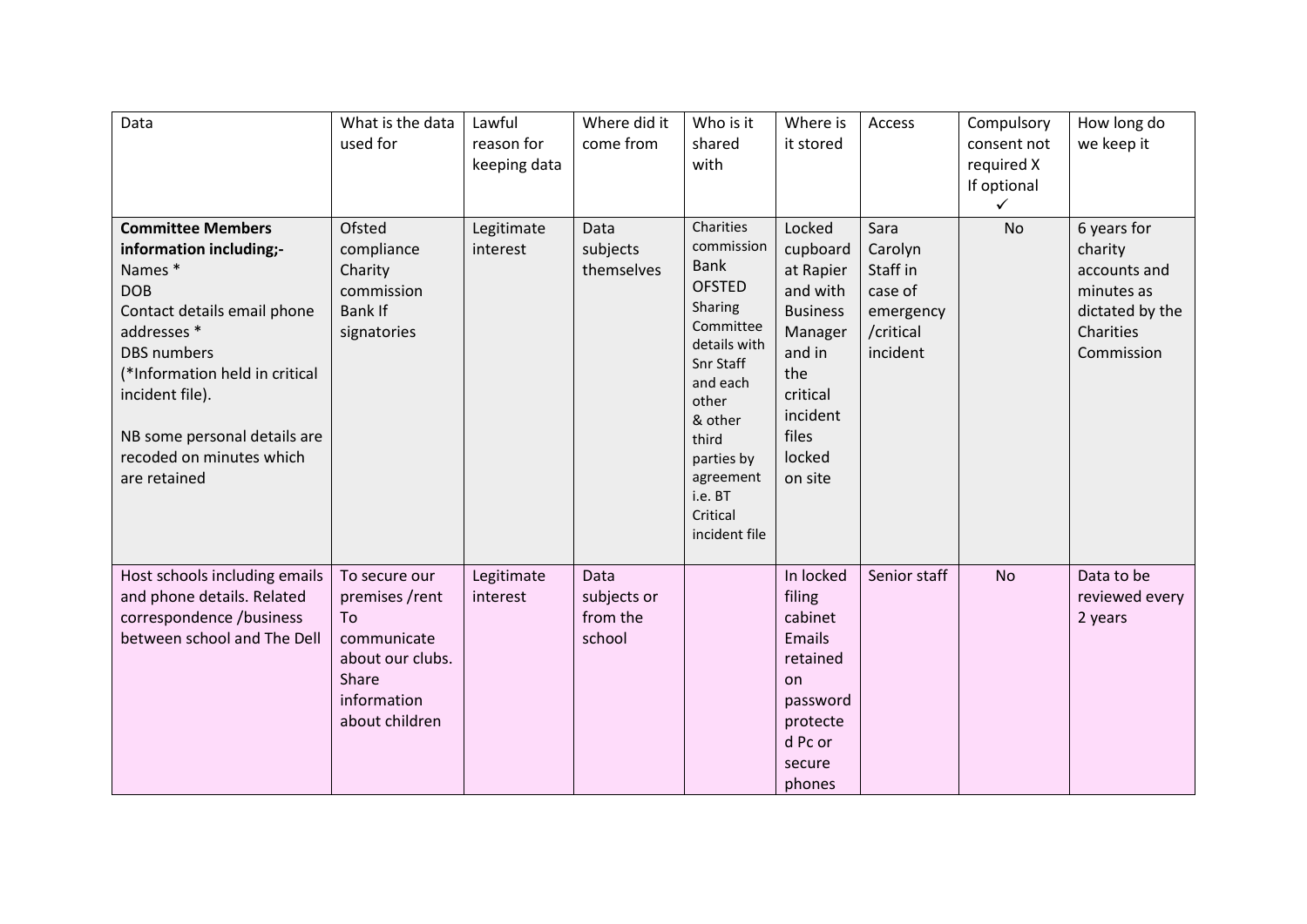| Data                                                                                                                                                                                            | What is the data<br>used for | Lawful<br>reason for<br>keeping data                  | Where did it<br>come from                                                    | Who is it<br>shared<br>with                             | Where is<br>it stored                                                                                                                     | Access              | Compulsory<br>consent not<br>required X<br>If optional | How long do<br>we keep it                |
|-------------------------------------------------------------------------------------------------------------------------------------------------------------------------------------------------|------------------------------|-------------------------------------------------------|------------------------------------------------------------------------------|---------------------------------------------------------|-------------------------------------------------------------------------------------------------------------------------------------------|---------------------|--------------------------------------------------------|------------------------------------------|
| Third party contact details<br>i.e. Email addresses - phone<br>details from our associates/<br>contractors/other county/<br>OSC professionals or other<br>settings and training<br>providers or | To develop our<br>business   | Legitimate<br>interest.<br>Consent can<br>be withheld | Generated<br>by all senior<br>staff in<br>connection<br>with the<br>business | Senior<br>staff who<br>need to<br>access for<br>support | Secure<br>access to<br>PC and<br>other<br>database<br>phone<br>numbers<br>stored on<br>Dell<br>phones<br>and<br>emails on<br>secure<br>PC | All senior<br>staff | Χ                                                      | Data to be<br>reviewed every<br>2 years. |
|                                                                                                                                                                                                 |                              |                                                       |                                                                              |                                                         |                                                                                                                                           |                     |                                                        |                                          |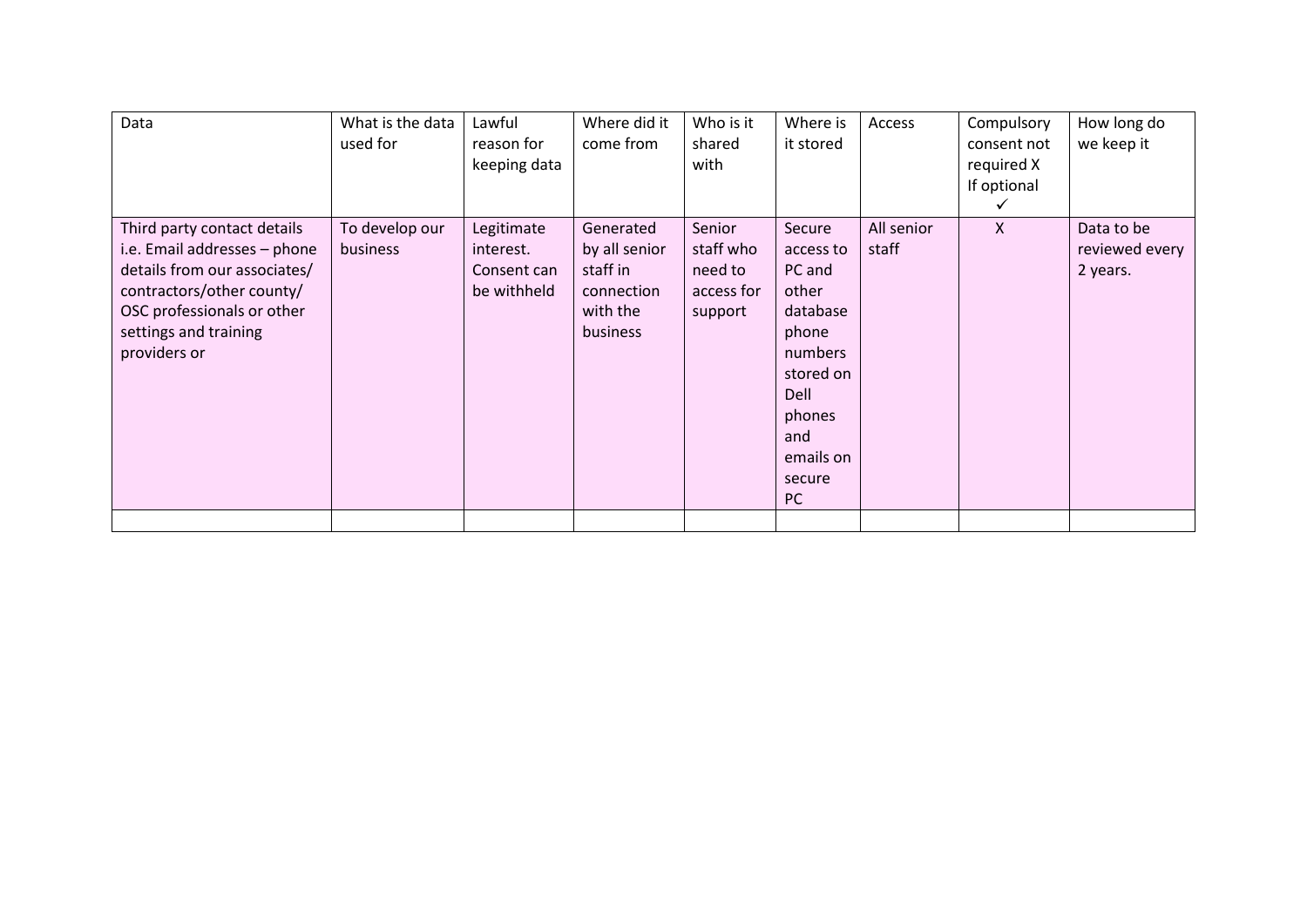## **4. DISCLOSURES OF YOUR PERSONAL DATA**

We may have to share your Personal Data with the parties set out below for the purposes set out in the table in paragraph 2 above:

• OFSTED or any government department involved with the safe operation of our business e.g. H&S executive, Food Standards Agency EHO. Etc.

• Service providers who provide IT and system administration services.

• Professional advisers including OFSTED, HCC and those who provide consultancy, and other business related service to The Dell.

• Third parties to whom we may sell, transfer or merge parts of our business or assets.

We require all third parties to whom we transfer your data to respect the security of your Personal Data and to treat it in accordance with the law. We only allow such third parties to Process your Personal Data for specified purposes and in accordance with our instructions.

## **5. DATA SECURITY**

We have put in place appropriate security measures to prevent your Personal Data from being accidentally lost, used or accessed in an unauthorised way, altered or disclosed. In addition, we limit access to your Personal Data to those employees, agents, contractors and other third parties who have a business need to know such data. They will only Process your Personal Data on our instructions and they are subject to a duty of confidentiality.

We have put in place procedures to deal with any suspected Personal Data breach and will notify you and any applicable regulator of a breach where we are legally required to do so.

## **6. DATA RETENTION**

We will only retain your Personal Data for as long as necessary to fulfil the purposes we collected it for, including for the purposes of satisfying any legal, accounting, or reporting requirements.

To determine the appropriate retention period for Personal Data, we consider the amount, nature, and sensitivity of the Personal Data, the potential risk of harm from unauthorised use or disclosure of your Personal Data, the purposes for which we Process your Personal Data and whether we can achieve those purposes through other means, and the applicable legal requirements.

By law we must keep basic information about our clients (including Contact, Identity, Financial and Transaction Data) for six years after they cease being clients for tax purposes.

In some circumstances you can ask us to delete your data and it is our responsibility to make sure that any Personal Data we retain is accurate. So, if you would like us to erase your data (to the extent that we are able) or there are any changes to your data which means what we currently hold is inaccurate, please do let us know.